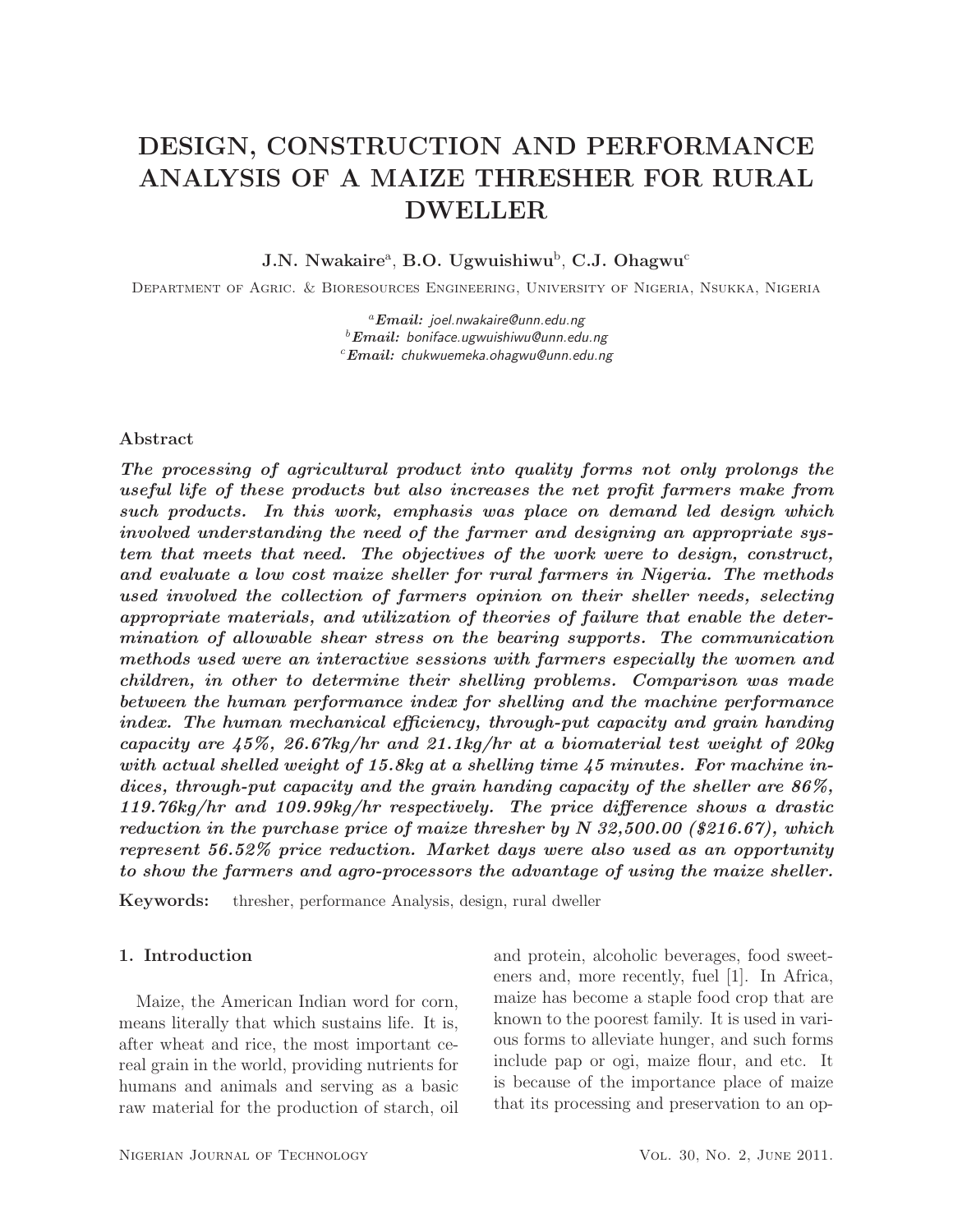timum condition must be analyzed. The major steps involved in the processing of maize are harvesting, drying, de-husking, shelling, storing, and milling. For the rural farmers to maximize profit from their maize, appropriate technology that suites their needs must be used. The processing of agricultural products like maize into quality forms not only prolongs the useful life of theses products, but increases the net profit farmers make from mechanization technologies such products. One of the most important processing operations done to bring out the quality of maize is shelling or threshing of maize.

### *1.1. Statement of the problem*

Traditional shelling methods do not support large-scale shelling of maize, especially for commercial purposes. Locally in Nigeria, the region that is the highest producer of maize is the northern part of the country it was observed that most shelling of maize was done by hand shelling. Hand shelling take a lot of time, even with some hand operated simple tools. It was also observed in the study area, Nasarawa State, most mechanical shellers were designed for multi-grain threshing or shelling, which causes great damage to the maize seeds besides breaking the cob to pieces. The available shellers locally, were equipped with rotating threshing drum with beaters or teeth, which cause damages to the seed. Besides, the cost of purchasing such shellers were high for the poor rural farmer, and therefore necessitated the design of lowcost system that will be affordable and also increase threshing efficiency but reduce damage done to the seed.

## *1.2. Objectives of the work*

The specific objectives of the work were to design, construct, and test a low-cost maize sheller, to evaluate the efficiency of the maize sheller, and to use the maize sheller in establishing an agro-processing centre for rural farmers.

### 2. Literature Review

Maize shelling a post harvest operation, is the removal of maize seeds from the cob. This operation can be carried out in the field or at the storage environment. Maize shelling, therefore is an important step towards the processing of maize to its various finished products like flour. The different methods of maize shelling can be categorized based on various mechanization technology used. These includes: hand-tool-technology, animal technology, and engine power technology [2]. Hand technology involves the use of hand tools in shelling, while as observed animals were used in threshing on the field by marching on the maize. Engine powered technology involves the use of mechanical assistance in threshing or shelling the maize. Some examples were seen in [3], the maize sheller that was design and constructed in Nigeria. To facilitate speedy shelling of maize in order to reduce post harvest deterioration, mechanical shellers are recommended, because handshelling methods cannot support commercialized shelling.

An average moisture content of 15% to 18% for maize that was to be threshed or shelled was reported by [4]. Moisture content seriously affects the threshability of maize. Another factor that affect the threshability of maize in a mechanized system is the size of the maize cob. The mechanical shellers need to be adjusted to the various sizes of cobs. According to [5] the various sizes of maize cob ranges from 50mm to 85mm depending on variety. There are also engineering design factor that affect the design of mechanical shellers. These factors are the design of the power transmission shaft, selection of the prime mover, type of pulley, appropriate belt design, key and selection of appropriate bearings support.

According to [6], the power delivered by a shaft is given by

$$
P = F \times V \tag{1}
$$

Where  $P = power (Nms^{-1}), F = Force$  of threshing (N), and  $V =$  velocity (m/s).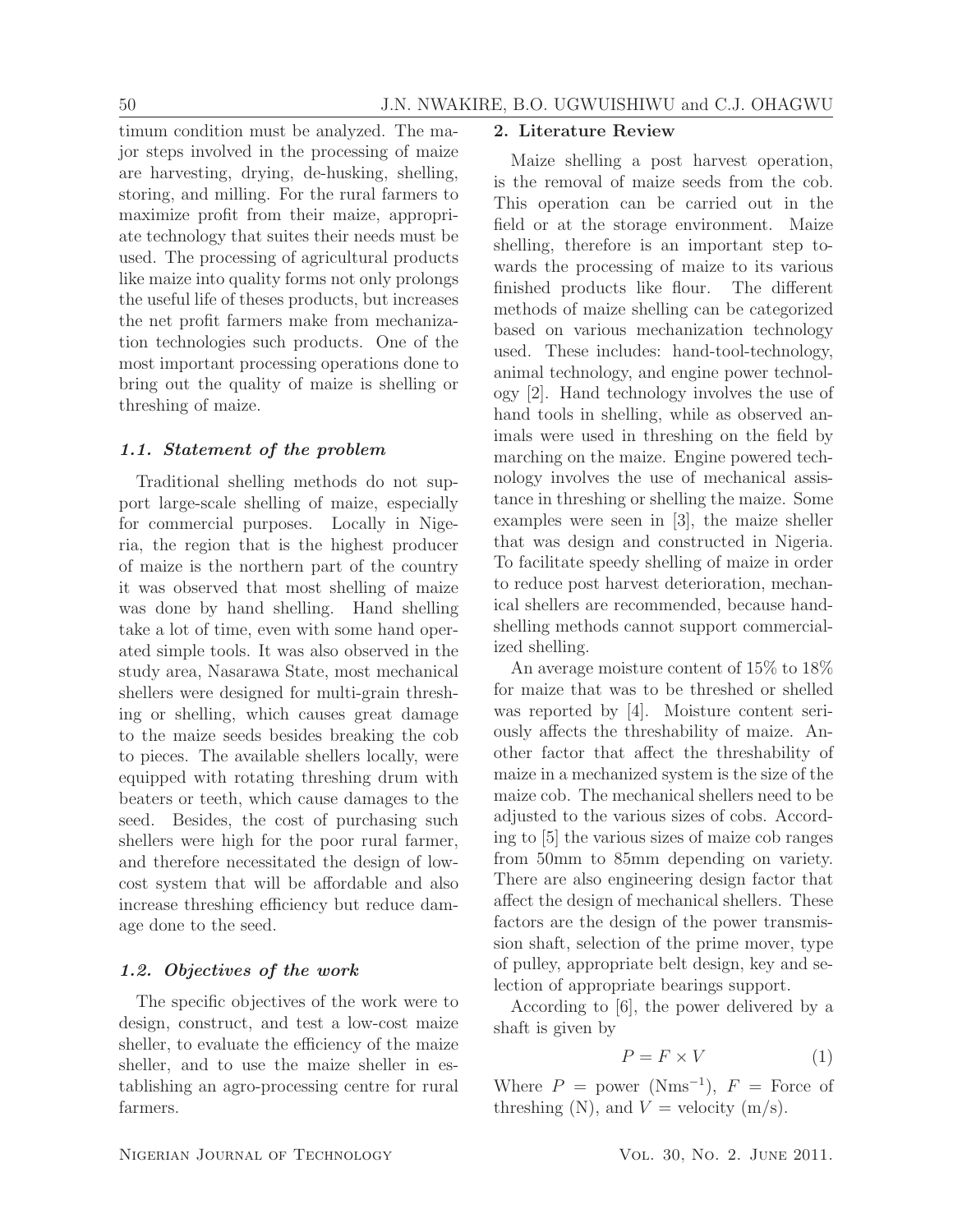Force required to thresh the maize is given by

$$
F = m\omega^2 r \tag{2}
$$

Where  $F$  is force required to thresh maize, m is mass of threshing bars,  $\omega$  is the angular velocity of shaft. The angular velocity  $\omega$ is determined by the equation  $2\pi N/60$ , where N is the speed of threshing which is in revolutions per minute. The power delivered by the shaft is  $F \omega r$ . The appropriate electric motor is determined or selected when the total power requirement for threshing in determined at an appropriate threshing speed. According to [4] the threshing speed that will give very low mechanical damage, but high threshing output is within the range of 300 - 650 revolutions per minute. The relationship between the driven pulley speed and the speed of the prime mover is as  $[7]$ ;

$$
N_1 D_1 = N_2 D_2 \tag{3}
$$

where  $N_1$  is speed of the driver,  $N_2$  is speed of the driven,  $D_1$  is the diameter of the driver pulley, and  $D_2$  is the diameter of the driven pulley. The weight of the pulley on the shaft is given as  $m = \rho v$ , where m is the mass of the pulley,  $\rho$  is the density of the pulley and  $v$  is the volume of the pulley. Weight is mass multiplied by acceleration due to gravity  $(g)$ . The  $W_p$  (weight of pulley) =  $\rho \times (\pi d^2/4) \times$  $l_p \times g$ , where d is diameter of pulley,  $l_p$  is the length of pulley.

Appropriate belt selection will assist in effective power transmission. A belt provides a convenient mean of transferring power from one shaft to another. The effective pull on a belt is given by  $T = T_1 - T_2$ , where  $T_1$  is tension on tight-side, and  $T_2$  is tension on slack slide.  $T_s$  (torque on shaft) is  $F \times r$ , where  $F$  is total force of threshing, which is equal to the total torque requirement of the system., therefore,  $T_s = T \times r$ ,  $T_m$  (motor torque)  $T = T \times r$  where  $T_s = T_m$ . Note that  $P_m$  (power of motor) =  $\omega T_m$ , thus, the effective pull T is  $T = P_m/(\omega r)$ , and MT (Torsional moment)  $=(T_1-T_2)r_1.$ 

According to [8], the power transmitted

by belt is given by  $P = (T_1 - T_2)V$ , but  $V(\text{velocity}) = (\pi DN)/60.$  Also  $T_1/T_2$  =  $exp(\mu\theta \csc \beta)$ , where  $\beta$  is the grove semi-angle,  $\theta$  is the angle of lap,  $\alpha$  is the angle of contact at the smaller pulley, and  $\mu$  is the coefficient of friction. According to [9], the  $\mu$  of friction for rubber belt on cast iron or steel operating on dry surface is  $\mu = 0.3$ . The angle of lap for open V-belt drive is given as  $\theta = (180-2\alpha)\times \pi/180$  rad. Also sin  $\alpha(r_2r_1)/x$ , where  $x =$  distance between pulleys,  $r_1 =$ radius of smaller pulley, and  $r_2$  is radius of bigger pulley. The length of pulley is given as  $L = 2x + (\pi/2XD + d) + (D - d)2/4x$ . The minimum shaft diameter is determined using the [10] code equation which states that  $d^3 = [16/(\pi S_s)] \times [(k_b M_b)^2 + (k_t M_t)^2]^{1/2}$ , where d is the diameter of shaft,  $M_t$  is the overall torsional moment,  $M_b$  is the bending moment  $K_b$ is the combined shock and fatigue factor applied to bending moment, Kt is the combined shock and fatigue factor applied to torsional moment,  $S_s$  is the allowable shear stress. According to [10], the  $K_b$  and  $K_t$  factors when shock is applied suddenly to a rotating shaft is 1.5 to 2.0 and 1.0 to 1.5 respectively. For shaft without key-way and with key-way, the allowable stress (Ss) is 55 MN/m<sup>2</sup> and  $40MN/m^2$ respectively. The bearing is selected based on the load carrying capacity, life expectancy, and reliability in line with [11]). The threshing force is either by impact loading as seen in cylindrical beaters, or shearing force as seen in hand-threshing.

The shelling machine is tested to determine its effective use with respect to the work to be done. For Agricultural Machines, its performance according to [2], it evaluated base on the throughput capacity, effective throughput capacity and it mechanical efficiency. The throughput capacity  $(T_p)$  is given as  $T_p = W_T/t_T$  in kg/hr, where  $W_t$  is to total weight of material handled, which includes threshed and unthreshed, and  $t_t$  is the total time taken in handling the materials. The effective throughput capacity is the ratio of actual weight of grains handled that was not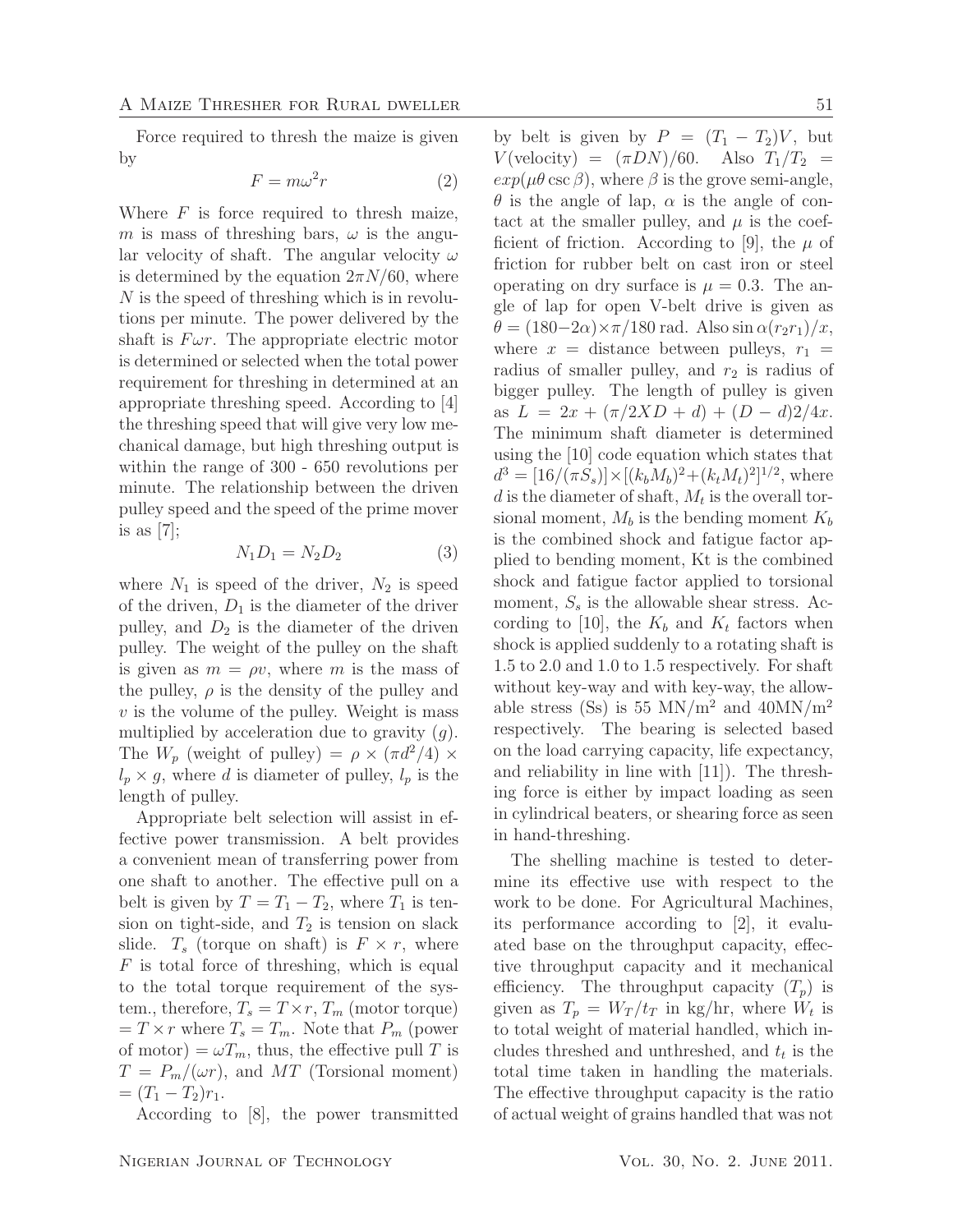damaged to the effective time of operation.

$$
T_{pe} = W_a / t_e \tag{4}
$$

where  $T_{pe}$  is the effective throughput capacity,  $W_a$  is the actual weight of grain handled in kg, and  $t_a$  is the effective operating time in hour. The efficiency in  $\%$ ,  $\eta$  is the percentage of the ratio of the total weight of grain actually handled (output),  $W_a$ (kg) to the total weight of grain to be handled (input),  $W_t$ (kg).

$$
\eta = W_a/W_t \tag{5}
$$

## 3. Materials and Methods

#### *3.1. Design considerations*

The methods used were in three phases, the first phase involved the collection of rural farmer sheller needs and other problems associated with agricultural operation. The second stage was the design of an appropriate system to meet their needs, and finally to communicate results to the farmers and determine whether their problem was solved. The uniqueness of this design is that it works on a different principle of threshing. The earlier mentioned design by [3], worked on the principle of impact force, while this design works on the principle of abrasion; an application of force tangentially on a surface. On the field determination of farmer shelling capacity was determined. Comparison was made on the time take to shell the quantity of maize harvested per farmer and the time taken before deterioration sets in. it was observed also that appropriate technology for storage was not available including pesticides to handle weevil attack. Pesticides were purchased with the help of local administrators, who was told of he need in the community.

#### *3.2. Design calculations*

The average threshing plate speed is 450 rpm. This maize sheller comprises of a hopper design to take three maize cobs lying on its vertical axis ZY plane, a threshing plate with spikes that simulates the tangential force applied tot eh surface of the maize, supporting frame-work, a threshing wall that has groves where the falling maize rotates, and an adjustable spring, that allows the threshing wall adjust to the different sizes of maize. It also had a container for storage besides the threshing cylinder and hopper. The shaft length was 5900mm while the shaft diameter is 60mm. The angular velocity  $(\omega)$  is 73 rad/sec, with a maximum available threshing force of 501.2N at the tip of spikes. The torque developed at the spike is 36.45Nm. The power delivered at the threshing spikes is 2.92kW, which means that a prime mover power of 4 or 5hp was used. The prime mover was a 4hp Yamaha combustion engine. Figures 1-4 at the appendix shows the completed maize thresher and other view of the thresher parts.

#### *3.3. Performance analysis*

The throughput capacity, the actual throughput capacity and the mechanic efficiency was determine using the equation mention earlier in the work. 200kg of unthreshed maize was measured using a weighing scale. A local farmer was used to load the cob three at a time into the hopper. The time taking to load and finish threshing the 200kg was read. The total weight of thresh grains was determined. The total weight of the broken or damaged grain was determined, and the weight of the cob was also taken. The percentage mechanical damage was determined. Comparison was between human performance index and the machine performance index.

## *3.4. Information communication strategy*

Experts from the federal Polytechnic Nasarawa Nigeria were invited to access the performance of the machine and communicate to the surrounding rural community. The machine was taken to nearby farms with large hectare of maize, in order to thresh their maize. The thresher was also taken to markets during market days for people to see the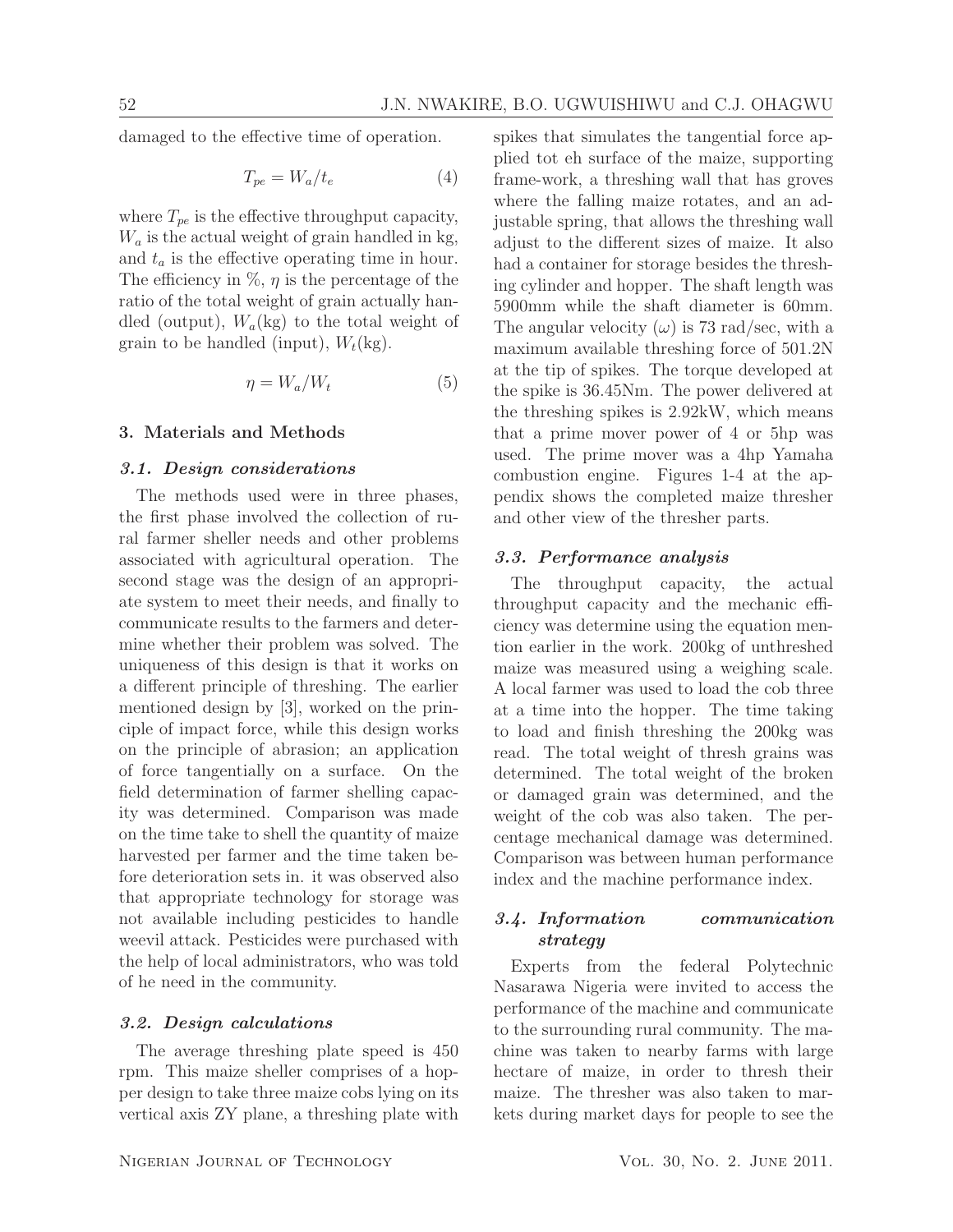machine in operation. Rich politicians were met to finance the building of agricultural processing centres in the nearby farm settlements, about 5 of them. Agricultural extension workers were called to facilitate information dissemination. The existence of the maize thresher and its price regime was announced at local radio station and the television station of the state showed pictures of the maize sheller.

## 4. Results

The human mechanical efficiency was determined to be 45% at the biomaterial test weight of 20kg with actually shelted grain weight of 15.8kg. The human throughput capacity was 26.67kg/hr and actual grain handling capacity of 21.1kg/hr at a shelling time of 45mnutes or 0.75hr. This result is base on the spot assessment of shelling done by five selected farmers from different farm settlement, although this efficiency will drop due to increase druggery. The efficiency and throughput capacities of were 86% and 119.76kg/hr respectively. When further evaluation was carried to determine the actual grain throughput capacity based on actual weight of grain threshed but not broken the capacity was 109.99kg/hr. The result showed that the shelter was effective.

Effectiveness communication tools used yielded result with people bringing the maize for threshing, farmers organized themselves in groups to purchase the machine which locally was built at a cost of twenty-five thousand naira (N25,000) or one hundred and sixtysix dollars, sixty six cents  $(\$166.66)$ . The five farm settlement identified were given five shellers each with other machines for cassava grating, and milling. These were donated by the local government council and a senator. More sheller have being constructed and given out. Other states are making requests. In 2009 Polytechnics fair held in Kano Nigeria, the sheller took the second position in the category of processing machinery.

## 5. Conclusion

From the result above, it is clear that the machine was designed successfully. The actual throughput capacity of 109.99kg/hr was far better than the human actual throughput capacity which was determined to be 21.1kg/hr. The net present value of the thresher which is  $N25,000$  or \$166.66 was attractive to the farmers who said that available threshers in the market was about N55,000 to N60,000 or \$366.66 to \$400. The price difference shows a drastic reduction in the purchase price of maize thresher by N  $32,500.00$  or \$216.67, which represent 56.52% price reduction. The number replaceable parts was low when compared to most threshers available in the market. The machine has an estimated useful life of ten years. The threshing capacity of the maize sheller was such that it handled the threshing needs of the farmers within required time and zero drudgery. Thus farmers had more time for other activities with good strength. Both the farmers and the agro processing centers not only reduced their cost of threshing maize per bag but created more wealth for themselves.

The Agro-processing centres established helped many farmers to process their agricultural products in market acceptable from which gave rise to added value to the market prices at which the farmers sold them. More research should be done to identify the many needs of the rural farmers, so that experts can design system and proffer solution that meets their needs.

## References

- 1. FAO., (1992). *Maize in human nutrition*. FAO Food and Nutrition Series, No. 25. Food and Agriculture Organization, www.fao.org.
- 2. Onwualu, A.P., Akubuo, C.O., and Ahaneku, I.E. (2006). *Fundamental of Engineering for Agriculture*. Immaculate Publications Limited Enugu Nigeria.